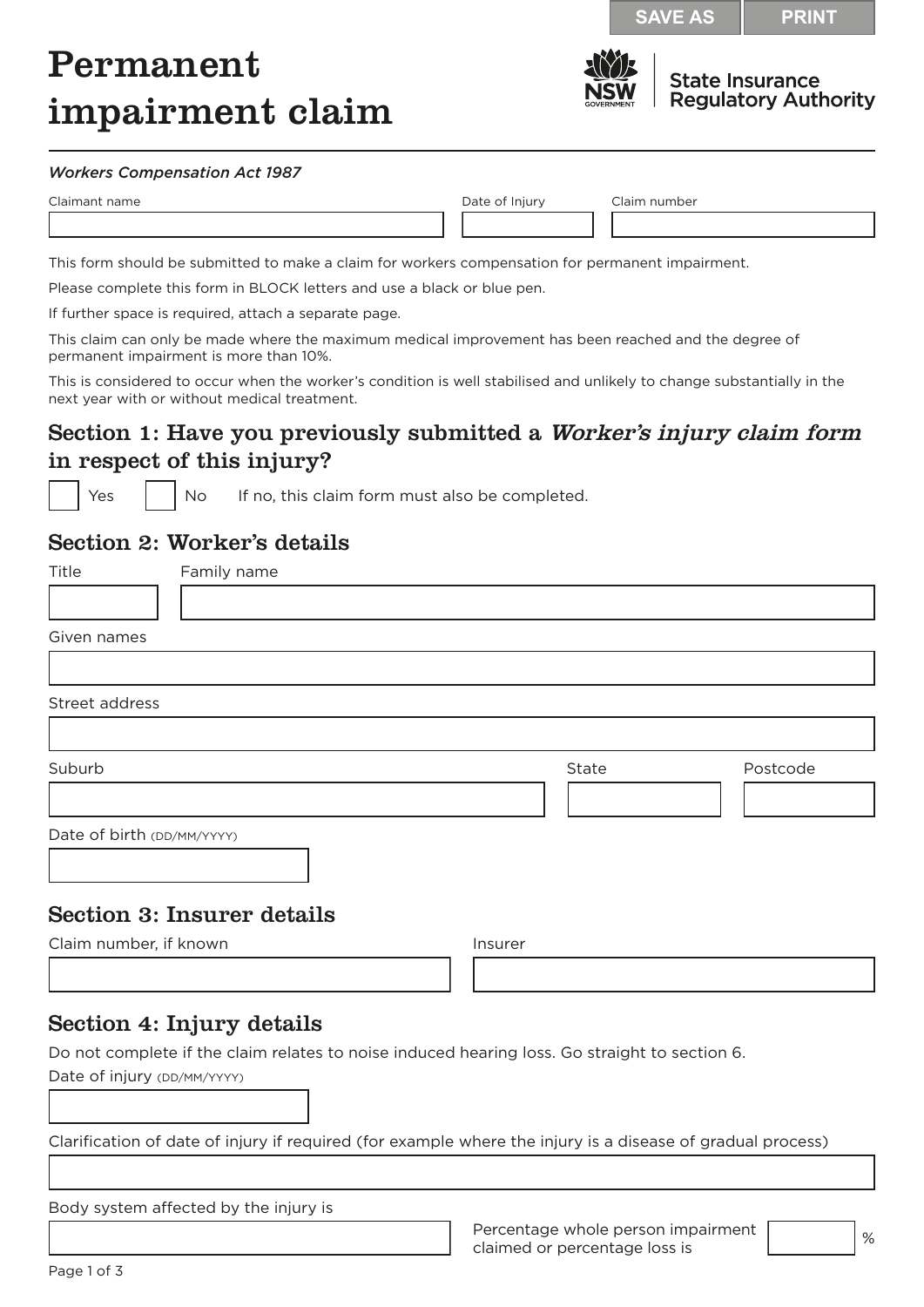## Section 5: Previous injury(ies) or pre-existing conditions

Do not complete if the claim relates to noise induced hearing loss. Go straight to section 6. Are there any previous injury(ies) or pre-existing conditions to which any proportion of the impairment may be due?

| Y≏s | ง∩ |
|-----|----|

If Yes, give details of any such previous injury(ies) or pre-existing conditions.

Is there any previous employment to which any proportion of the impairment may be due?

Yes | No

If Yes, give details of such employment. Include employer's name, address, occupation period of employment and if a compensation claim was made.

Have you received any lump sum workers compensation for your impairment due to your current or previous employment?

 $Yes \mid No$ 

If Yes, give details of workers compensation received. Include the date of injury, body system/part, % whole person impairment or loss, insurer, claim number and amount of compensation received.

## Section 6: Hearing loss claims

Complete if the claim is for noise induced hearing loss.

Employers details. The employer to who notice of injury is given.

Business or company name

Street address

Suburb State Postcode

Business activity

If you are no longer employed by the above employer, what was your last day of employment with that employer? (DD/MM/YYYY)

*Hearing loss claims continued over...*